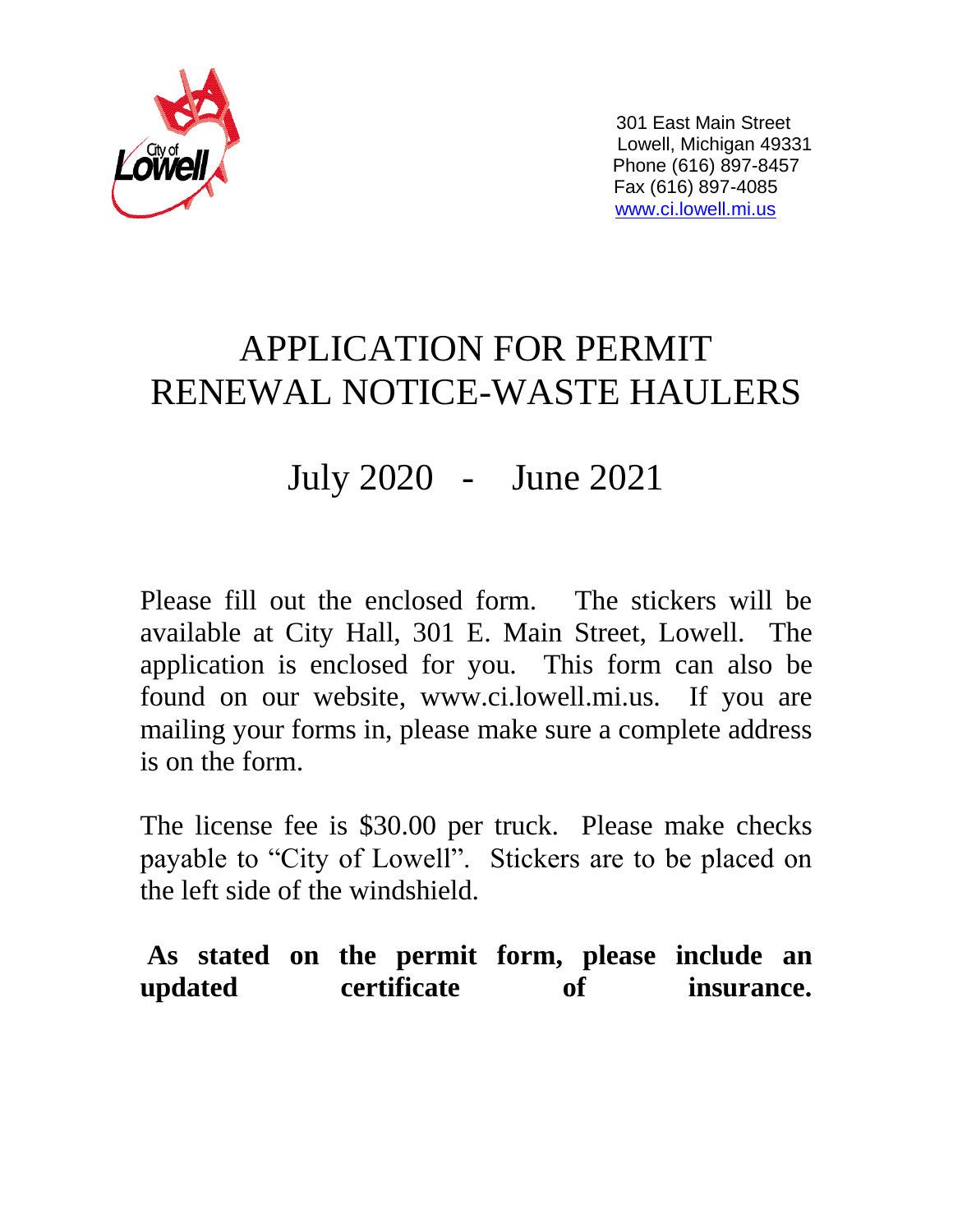

301 East Main Street Lowell, Michigan 49331 Phone (616) 897-8457 Fax (616) 897-4085

### **City of Lowell Application for Permit Waste Haulers** Expires July 1, Annually 2020 -2021

#### This application must be filed with: City of Lowell – Clerks Office

|                                               | Name of Owner:                         |                          |  |
|-----------------------------------------------|----------------------------------------|--------------------------|--|
|                                               | Address: <u>Address:</u> Address: 2007 |                          |  |
| Telephone Number:                             | Fax Number:                            | Cell Number:<br><u> </u> |  |
| Vehicle(s):                                   |                                        |                          |  |
| Make                                          | Model                                  | Plate $#$                |  |
|                                               |                                        |                          |  |
|                                               |                                        |                          |  |
|                                               |                                        |                          |  |
|                                               |                                        |                          |  |
| List any additional vehicles on back of page. |                                        |                          |  |

Amber Light Authority – Company Name Display – MCL 257.712 and Federal Law 49 CFR Parts 390-399.

#### **Certification**

I hereby certify that I have read the regulations and or ordinances pertaining to Waste Haulers, I understand these regulations; and I will operate my business in conformance with the regulations.

| Signature: | Date: |
|------------|-------|
|            |       |

| .<br>. |  |
|--------|--|
|        |  |

#### **For Office Use Only**

\*\*\*\*\*\*\*\*\*\*\*\*\*\*\*\*\*\*\*\*\*\*\*\*\*\*\*\*\*\*\*\*\*\*\*\*\*\*\*\*\*\*\*\*\*\*\*\*\*\*\*\*\*\*\*\*\*\*\*\*\*\*\*\*\*\*

Fee: \$30.00 per vehicles Number of vehicles Number of vehicles Total Paid

**Copy of insurance certificate:** \_\_\_\_\_\_\_ Workmen's compensation (if required by State law), contractor's public liability and contractor's motor vehicle bodily injury in the amount of \$100,000.00 per person, \$300,000.00 per accident, bodily injury, including accidental death: \$100,000.00 per occurrence, property damage with deductible not greater than \$500.00.

**Number of sticker(s):** Each vehicle must have a permit sticker affixed to left side of windshield where it will not affect the driver's vision.

City Clerk's Office

Approved by: \_\_\_\_\_\_\_\_\_\_\_\_\_\_\_\_\_\_\_\_\_\_\_\_\_\_\_\_\_\_\_\_\_\_\_\_\_\_\_\_ Date: \_\_\_\_\_\_\_\_